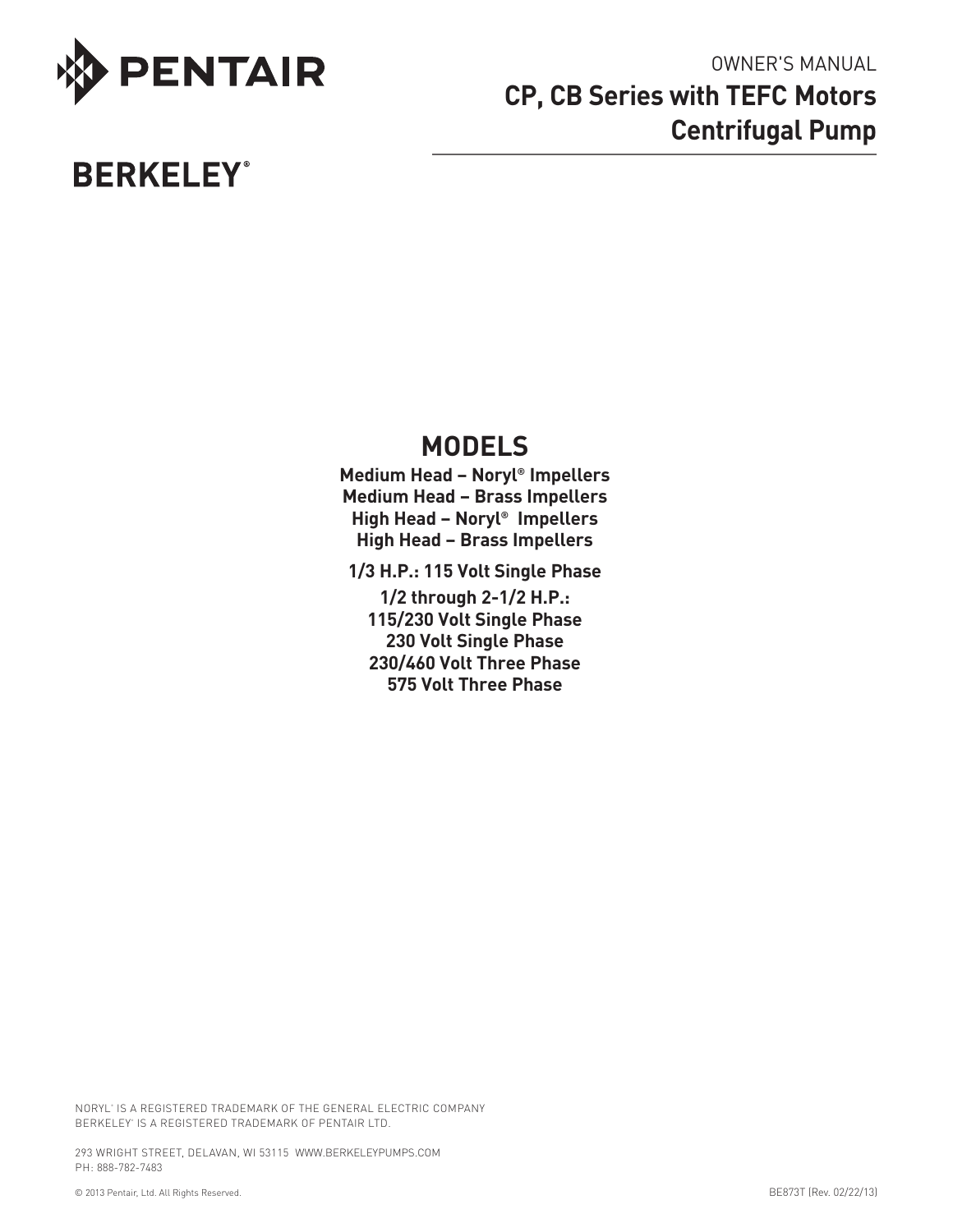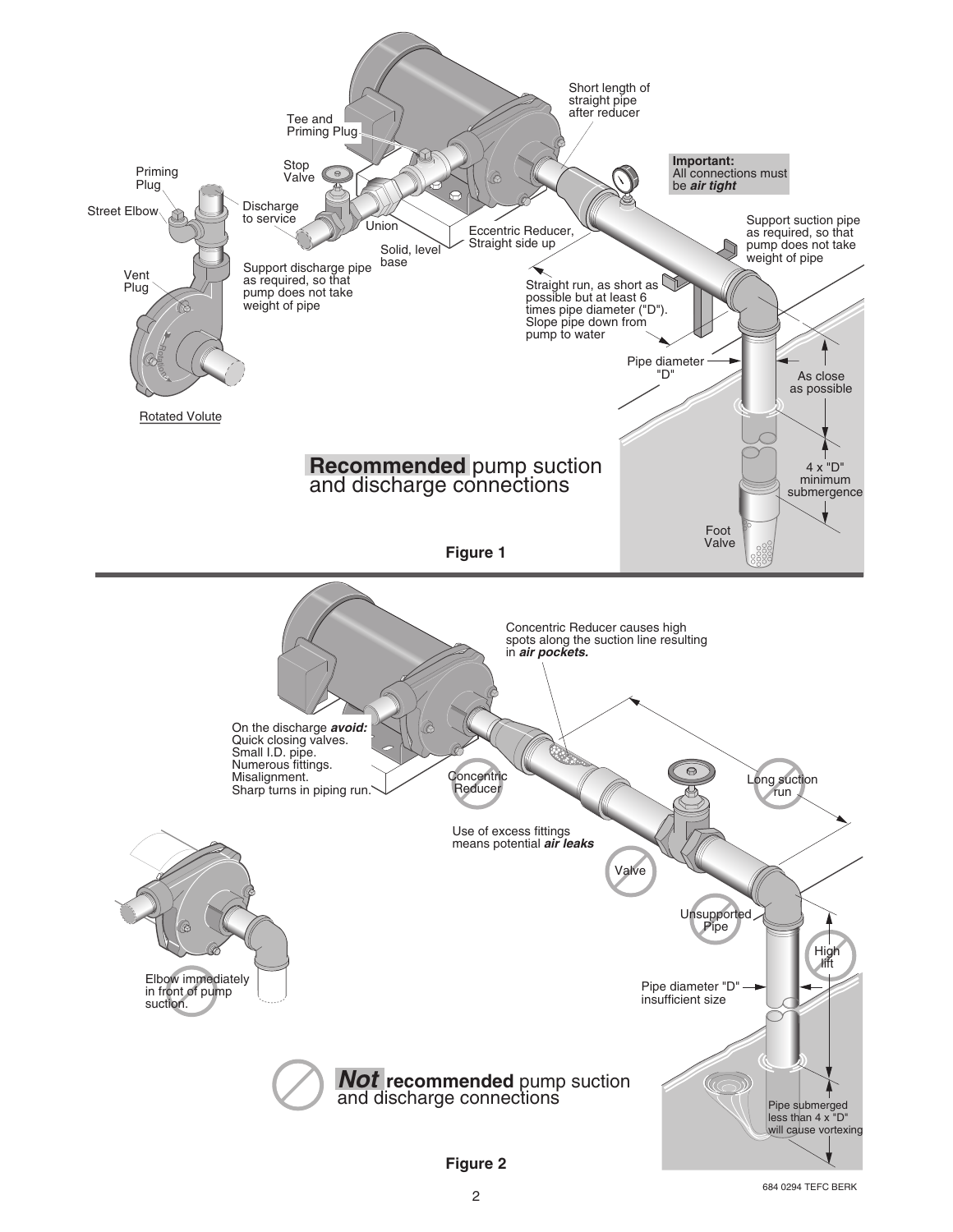## **PIPING - GENERAL**

Support both suction and discharge piping independently at a point near the pump to avoid putting a strain on the pump housing. Start all piping **AT THE PUMP.**

Increase pipe diameter at both the suction and discharge by one (1) standard pipe size (minimum) to obtain desired performance and flow rate. Refer to Table I when sizing pipe for your pumping system.

**NOTICE:** Do not use pipe with **smaller** diameter on the suction side of pump.

#### **TABLE I**

| Size (NPT) | <b>Pump Port</b> | <b>Recommended</b><br><b>Pipe Size</b> |                  |
|------------|------------------|----------------------------------------|------------------|
| Suction    | Discharge        | Suction                                | <b>Discharge</b> |
| $1 - 1/4$  |                  | $1 - 1/2$                              | $1 - 1/4$        |
| $1 - 1/2$  | $1 - 1/4$        | 2                                      | $1 - 1/2$        |
|            | $1 - 1/2$        | З                                      |                  |

### **SUCTION PIPE**

Increase pipe size from pump suction port as shown in Table I.

Figure 1 (Page 2) depicts a recommended run of pipe and fittings for the suction side of a centrifugal pump. Please refer to this illustration when choosing pipe and fittings for your suction connection.

**IMPORTANT:** All connections must be air tight!

Figure 2 (Page 2) depicts conditions that are **NOT DESIRABLE** on the suction side of a centrifugal pump and may cause problems in flow rate and priming. Please look this illustration over carefully before choosing pipe and fittings for your suction connection.

# **DISCHARGE PIPING**

Increase pipe size from pump discharge port as shown in Table I. Figure 1 (Page 2) depicts a recommended run of pipe and fittings for the discharge. Install tee with priming plug as close to pump as possible. Figure 2 (Page 2) notes conditions that should be avoided. Please read over carefully before making discharge connection.

# **PRIMING THE PUMP**

A pump is primed when all air in the suction line and pump volute has been evacuated and replaced with water.

#### **To Prime:**

- 1. Close valve in discharge line.
- 2. Remove priming plug from tee and fill pump and suction line with water until water is flowing back out of tee.
- 3. Replace priming plug.
- 4. Start pump and slowly open valve until desired water flow is achieved.

**NOTICE:** If water is not being pumped, turn off pump, close valve, and repeat steps 1 thru 4.

If pump volute is rotated as shown in Figure 1 (Page 2), loosen vent plug when priming to evacuate air trapped inside volute and tighten when volute is completely filled with water.

**NOTICE:** Do not run the pump dry. This will damage mechanical seal and void warranty.

**A CAUTION Burn hazard.** Motor normally operates at high temperature and will be too hot to touch. It is protected from heat damage during operation by an automatic internal cutoff switch. Before handling pump or motor, stop motor and allow it to cool for 20 minutes.

|                           |                                    |                                                |                              |                                | DIAMETER IN FEET FROM MOTOR TO METER |                    |                           |
|---------------------------|------------------------------------|------------------------------------------------|------------------------------|--------------------------------|--------------------------------------|--------------------|---------------------------|
| <b>MOTOR</b><br><b>HP</b> | <b>MAX. LOAD</b><br><b>AMPERES</b> | <b>BRANCH</b><br><b>FUSE*</b><br><b>RATING</b> | $\overline{0}$<br>TO<br>100' | 101'<br>TO<br>200'             | 201'<br>TO<br>300'                   | 301'<br>TO<br>400' | 401'<br><b>TO</b><br>500' |
|                           |                                    | <b>AMPS</b>                                    |                              |                                | <b>WIRE SIZE</b>                     |                    |                           |
|                           |                                    |                                                |                              | <b>SINGLE PHASE - 115 VOLT</b> |                                      |                    |                           |
| 1/2                       | 8.2/4.1                            | 15/15                                          | 14/14                        | 12/14                          | 10/14                                | 8/14               | 8/12                      |
| 3/4                       | 11.6/5.8                           | 20/15                                          | 14/14                        | 10/14                          | 8/14                                 | 6/14               | 6/12                      |
| 1                         | 18.0/9.0                           | 30/15                                          | 10/14                        | 8/14                           | 6/12                                 | 6/12               | 4/10                      |
| $1 - 1/2$                 | 18.0/9.0                           | 30/15                                          | 10/14                        | 8/14                           | 6/12                                 | 6/12               | 4/10                      |
|                           |                                    |                                                |                              | <b>SINGLE PHASE - 230 VOLT</b> |                                      |                    |                           |
| $\overline{2}$            | 10.4                               | 15                                             | 14                           | 14                             | 12                                   | 10                 | 10                        |
| $2 - 1/2$                 | 11.7                               | 15                                             | 14                           | 14                             | 12                                   | 10                 | 10                        |
|                           |                                    |                                                |                              | THREE PHASE - 230/460 VOLT     |                                      |                    |                           |
| 1/2                       | 2.2/1.1                            | 15/15                                          | 14/14                        | 14/14                          | 14/14                                | 14/14              | 14/14                     |
| 3/4                       | 2.9/1.45                           | 15/15                                          | 14/14                        | 14/14                          | 14/14                                | 14/14              | 14/14                     |
|                           | 3.6/1.8                            | 15/15                                          | 14/14                        | 14/14                          | 14/14                                | 14/14              | 14/14                     |
| $1 - 1/2$                 | 4.8/2.4                            | 15/15                                          | 14/14                        | 14/14                          | 14/14                                | 14/14              | 14/14                     |
| $\overline{c}$            | 7.0/3.5                            | 15/15                                          | 14/14                        | 14/14                          | 14/14                                | 12/14              | 12/14                     |
| $2 - 1/2$                 | 7.0/3.5                            | 15/15                                          | 14/14                        | 14/14                          | 14/14                                | 12/14              | 12/14                     |
|                           |                                    |                                                |                              | <b>THREE PHASE - 575 VOLT</b>  |                                      |                    |                           |
| 1/2                       | 1.16                               | 15                                             | 14                           | 14                             | 14                                   | 14                 | 14                        |
| 3/4                       | 1.44                               | 15                                             | 14                           | 14                             | 14                                   | 14                 | 14                        |
| 1                         | 1.92                               | 15                                             | 14                           | 14                             | 14                                   | 14                 | 14                        |
| $1 - 1/2$                 | 2.4                                | 15                                             | 14                           | 14                             | 14                                   | 14                 | 14                        |
| 2                         | 2.92                               | 15                                             | 14                           | 14                             | 14                                   | 14                 | 14                        |
| $2 - 1/2$                 |                                    | 15                                             | 14                           | 14                             | 14                                   | 14                 | 14                        |

# **TABLE II - RECOMMENDED FUSING AND WIRING DATA – 60 CYCLE TEFC MOTORS**

\* Time delay fuse or circuit breakers are recommended in any motor circuit.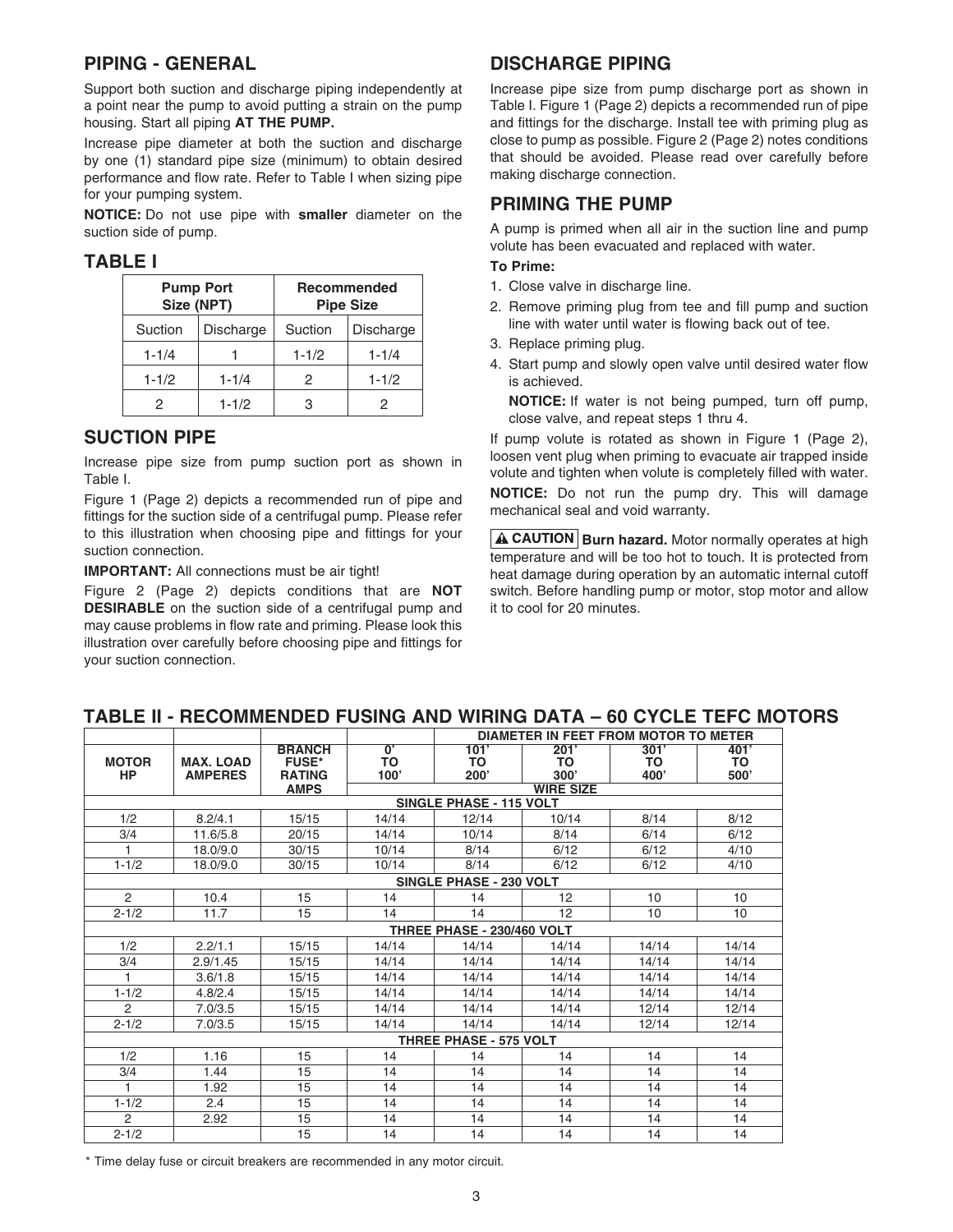# **ELECTRICAL**



**115/230V Dual Voltage 230V Single Voltage**

**Figure 3 – 115/230V Dual Voltage and 230V Single Voltage TEFC Wiring Diagram**

**Hazardous voltage.** Can shock, burn, or cause death. Disconnect power to motor before working on pump or motor. Ground motor before connecting to power supply.

#### **California Proposition 65 Warning**

 $\Delta$  WARNING This product and related accessories contain chemicals known to the State of California to cause cancer, birth defects or other reproductive harm.

### **WIRING**

**Ground motor before connecting to electrical power supply. Failure to ground motor can cause severe or fatal electrical shock hazard.**

**Do not ground to a gas supply line.**

**To avoid dangerous or fatal electrical shock, turn OFF power to motor before working on electrical connections.**

**Supply voltage must be within ±10% of nameplate voltage. Incorrect voltage can cause fire or damage motor and voids warranty. If in doubt consult a licensed electrician.**

**Use wire size specified in Wiring Chart (Page 3). If possible, connect pump to a separate branch circuit with no other appliances on it.**

**Wire motor according to diagram on motor nameplate. If nameplate diagram differs from diagrams above, follow nameplate diagram.**

1. Install, ground, wire and maintain your pump in compliance with the National Electrical Code (NEC) in the U.S., or the Canadian Electrical Code (CEC), as applicable, and with all local codes and ordinances that apply. Consult your local building inspector for code information.

- 2. Provide a correctly fused disconnect switch for protection while working on motor. For switch requirements, consult your local building inspector for information about codes.
- 3. Disconnect power before servicing motor or pump. If the disconnect switch is out of sight of pump, lock it open and tag it to prevent unexpected power application.
- 4. Ground the pump permanently using a wire of the same size as that specified in wiring chart (Page 3). Make ground connection to green grounding terminal under motor canopy marked GRD. or  $\oplus$ .
- 5. Connect ground wire to a grounded lead in the service panel or to a metal underground water pipe or well casing at least 10 feet long. Do not connect to plastic pipe or insulated fittings.
- 6. Protect current carrying and grounding conductors from cuts, grease, heat, oil, and chemicals.
- 7. Connect current carrying conductors to terminals L1 and L2 under motor canopy. When replacing motor, check wiring diagram on motor nameplate against Figure 3. If the motor wiring diagram does not match either diagram in Figure 3, follow the diagram on the motor.

**IMPORTANT:** 115/230 Volt single phase models are shipped from factory with motor wired for 230 volts. If power supply is 115 volts, remove motor canopy and reconnect motor as shown in Figure 3. Do not try to run motor as received on 115 volt current.

- 8. Motor has automatic internal thermal overload protection. If motor has stopped for unknown reasons, thermal overload may restart it unexpectedly, which could cause injury or property damage. Disconnect power before servicing motor.
- 9. If this procedure or the wiring diagrams are confusing, consult a licensed electrician.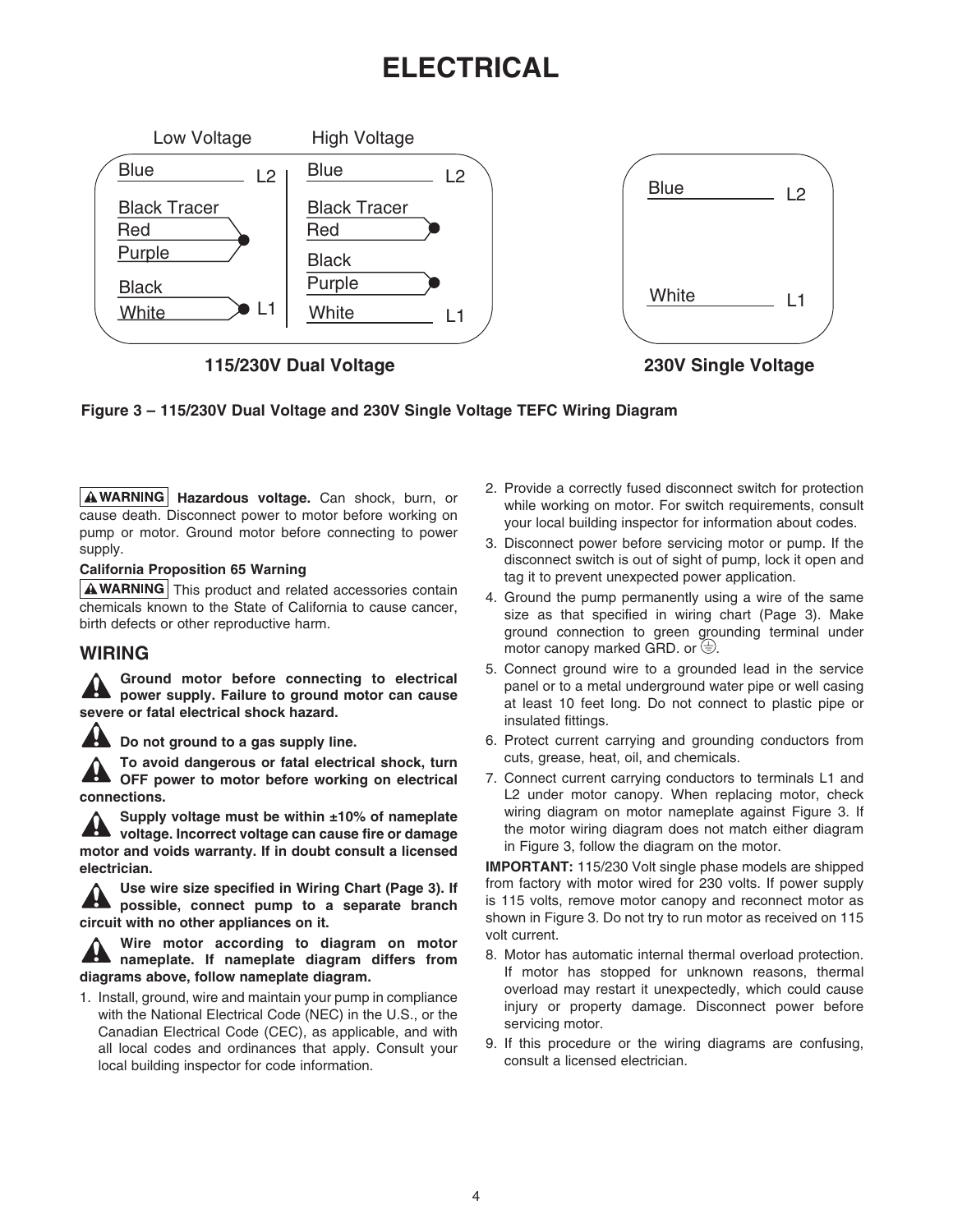# **PUMP SERVICE**

This centrifugal pump requires little or no service other than reasonable care and periodic cleaning. Occasionally, however, a shaft seal (Key No. 4, Page 6) may become damaged and must be replaced. The procedure as outlined below will enable you to replace the seal.

**NOTICE: These mechanical seals are supplied with either a rubber seat ring or a sealing O-Ring. They are completely interchangeable.**

**NOTICE:** The highly polished and lapped faces of this seal are easily damaged. Read instructions and handle the seal with care.

Some models are equipped with an impeller screw, which has a left hand thread. Before unscrewing the impeller, remove the impeller screw.

# **Removal of Old Seal**

- 1. After unscrewing impeller (Key No. 5, Page 6), carefully remove rotating part of seal by prying up on sealing washer, using two screwdrivers (see Figure 4A). Use care not to scratch motor shaft.
- 2. Remove seal plate (Key No. 3) from motor and place on flat surface, face down. Use a screwdriver to push ceramic seat out from seal cavity (see Figure 4B).

# **Installation of Floating Seat**

(Figure 4C)

- 1. Clean polished surface of floating (ceramic) seat with clean cloth.
- 2. Turn seal plate over so seal cavity is up; clean cavity thoroughly.
- 3. Lubricate outside rubber surface or O-Ring of ceramic seat with soapy water and press firmly into seal cavity with finger pressure. If seat will not locate properly in this manner, place cardboard washer over polished face of seat and press into seal cavity using a 3/4" socket or 3/4" piece of standard pipe.
- 4. **Dispose of cardboard washer.** Be sure polished surface of seat is free of dirt and has not been damaged by insertion. Remove excess soapy water.

### **Installation of Rotating Part of SEAL UNIT** (Figure 4D)

- 1. Reinstall seal plate using extreme caution not to hit ceramic portion of seal on motor shaft.
- 2. Inspect shaft to make sure that it is clean.
- 3. Clean face of sealing washer with clean cloth.
- 4. Lubricate inside diameter and outer face of rubber drive ring (see Figure 4D) with soapy water and slide assembly on motor shaft (sealing face first) until rubber drive ring hits shaft shoulder.
- 5. Screw impeller on shaft until impeller hub hits shaft shoulder. This will automatically locate seal in place and move the sealing washer face up against the facing seat. Reinstall impeller screw (if used).



#### **FIGURE 4**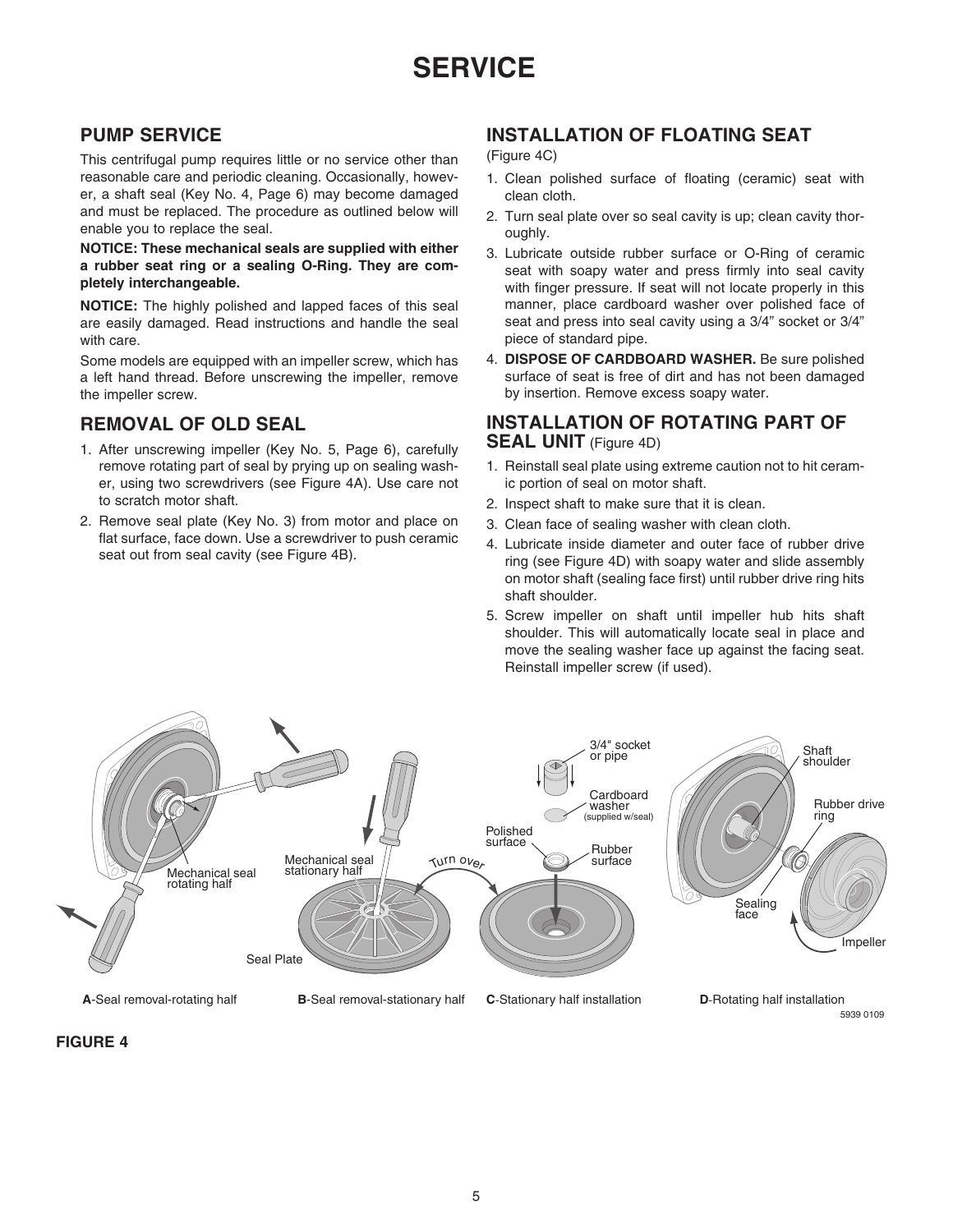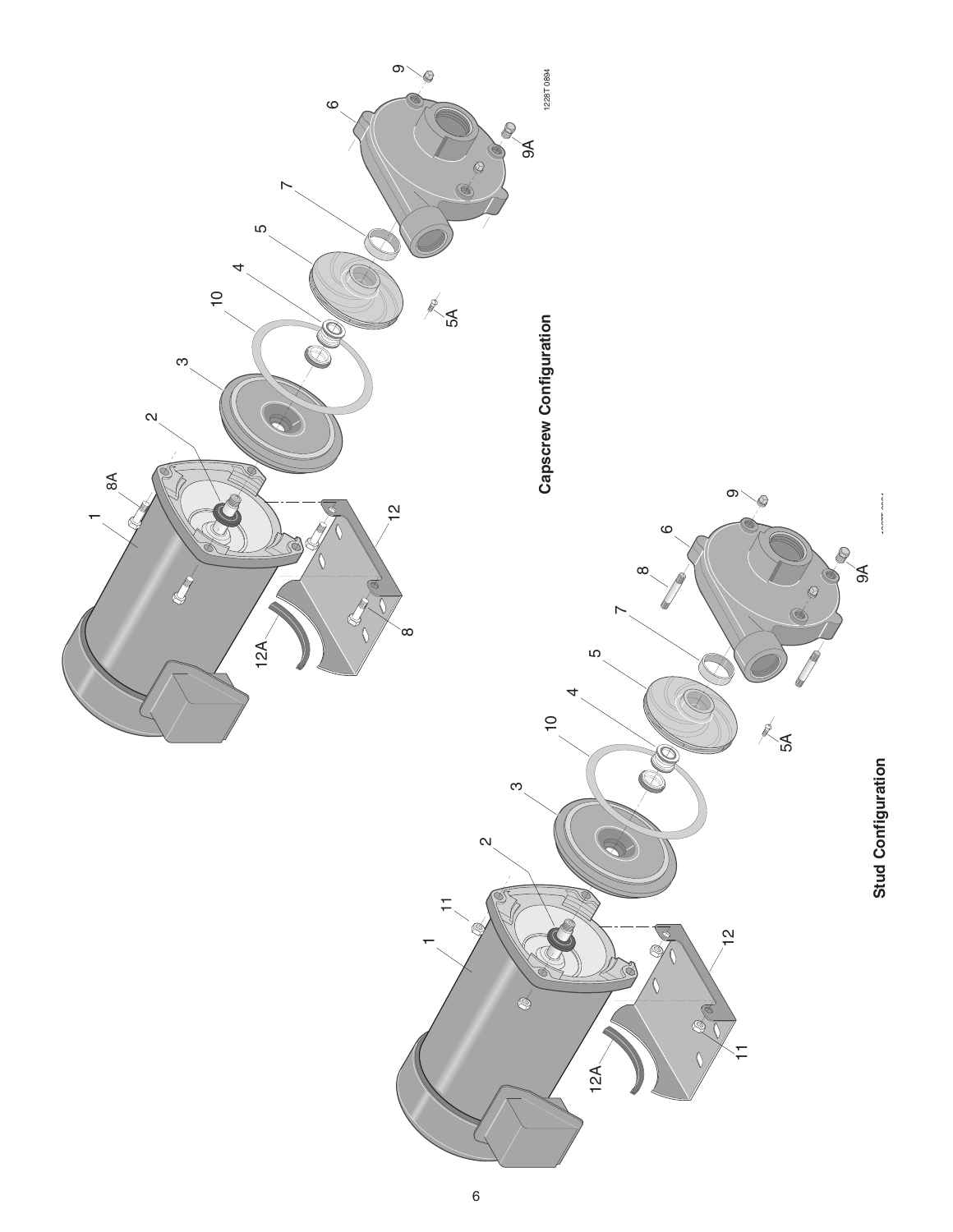|                                                                      |                                                                      |                    |                          |                | <b>MOTOR AND HORSEPOWER</b> |                 |             |
|----------------------------------------------------------------------|----------------------------------------------------------------------|--------------------|--------------------------|----------------|-----------------------------|-----------------|-------------|
|                                                                      |                                                                      |                    |                          | <b>CP1MPS</b>  |                             | CP11/XPS        |             |
|                                                                      |                                                                      |                    | 1/2 HP                   | 3/4 HP         | $\frac{P}{1}$               | $1-1/2$ HP      | 2 HP        |
| Key                                                                  | Part                                                                 | $\dot{\mathsf{z}}$ | 05CPM11T                 | 07CPM11T       | 10CPM11T                    | 15CPM11T        | 20CPM21T    |
| <u>ş</u>                                                             | Description                                                          | Used               | 05CPM53T                 | 07CPM53T       | 10CPM53T                    | <b>15CPM53T</b> | 20CPM53T    |
|                                                                      | Motor - 115/230V, 60 Cycle, Single Phase                             |                    | A100CL-T                 | A100DL-T       | A100EL-T                    | A100FL-T        |             |
|                                                                      | Motor - 230V, 60 Cycle, Single Phase                                 |                    |                          |                |                             |                 | AE100GL-T   |
|                                                                      | Motor - 575V, 60 Cycle, Three Phase                                  |                    | J218-996AC               | J218-997AC     | J218-998AC                  | J218-999AC      | J218-1000AC |
|                                                                      | Water Slinger                                                        |                    | C69-2                    | C69-2          | C69-2                       | C69-2           | C69-2       |
| က                                                                    | Seal Plate                                                           |                    | N3-8                     | N3-8           | N3-8                        | C3-52           | $C3 - 52$   |
| 4 ro                                                                 | Shaft Seal                                                           |                    | U109-93SS                | U109-93SS      | U109-93SS                   | U109-93SS       | U109-93SS   |
|                                                                      | Impeller - Single Phase                                              |                    | J105-42PH                | J105-42PJ      | J105-42PP                   | C105-114PC      | C105-114PNA |
| LO                                                                   | Impeller - Three Phase                                               |                    | J105-42PHA               | J105-42PJA     | J105-42PPA                  | C105-114PCA     | C105-114PNA |
| £₹                                                                   | Impeller Screw - Single Phase                                        |                    |                          |                |                             |                 | $C30-14$    |
| 54                                                                   | Impeller Screw - Three Phase                                         |                    | $C30-20$                 | C30-20         | C30-20                      | C30-14          | $C30-14$    |
| $\begin{array}{ccc} \circ & \circ & \circ & \circ \circ \end{array}$ | Volute Assembly - Complete                                           |                    |                          |                |                             | C201-123        | C201-123    |
|                                                                      | Volute Assembly - w/Wear Ring                                        |                    | C101-122E                | C101-122E      | C101-122                    |                 |             |
|                                                                      | Wear Ring (only)                                                     |                    | N23-7                    | N23-7          | N23-7                       | $C23-19$        | $C23-19$    |
|                                                                      | Studs - 3/8 - 16 x 2" Lg                                             | E                  | $\overline{1}$           | $\overline{1}$ |                             | U30-29          | U30-29      |
|                                                                      | Pipe Plug - 1/4" NPT                                                 | ဨ                  |                          |                |                             | U78-57CT        | U78-57CT    |
| $\mathcal{A}$                                                        | Drain Plug - 1/4" NPT                                                | $\widehat{\Xi}$    | $\overline{\phantom{a}}$ |                |                             | J78-941ZPV      | U78-941ZPV  |
| $\infty$                                                             |                                                                      | $\mathbf{\Omega}$  | J30-76ZP                 | U30-76ZP       | U30-76ZP                    |                 |             |
| $\mathbb{S}^{\mathsf{A}}$                                            | Capscrew - 3/8 - 16 x 1-1/2" Lg.<br>Capscrew - 3/8 - 16 x 1-1/4" Lg. | $\mathbf{\Omega}$  | J30-75ZP                 | J30-75ZP       | U30-75ZP                    |                 |             |
| $\circ$                                                              | Pipe Plug - 1/4" NPT                                                 |                    | J78-57CT                 | U78-57CT       | U78-57CT                    |                 |             |
| €                                                                    | Drain Plug - 1/4" NPT                                                |                    | J78-941ZPV               | U78-941ZPV     | U78-941ZPV                  |                 | I           |
| $\overline{C}$                                                       | Gasket - Volute                                                      |                    | N20-26                   | <b>N20-26</b>  | N20-26                      | C20-21          | $C20-21$    |
| Ξ                                                                    | Nuts - 3/8 - 16 Hex                                                  |                    | $\mathsf{I}$             | $\overline{1}$ |                             | U36-38ZP        | U36-38ZP    |
|                                                                      | Base                                                                 |                    | $4-9A$                   | <b>J4-9A</b>   | <b>Ae-AL</b>                | <b>J4-9A</b>    | $4-9A$      |
| $\approx$                                                            | Motor Pad                                                            |                    | C35-5                    | C35-5          | C35-5                       | C35-5           | C35-5       |
|                                                                      |                                                                      |                    |                          |                |                             |                 |             |

REPAIR PARTS LIST - MEDIUM HEAD - NORYL® IMPELLER - TEFC MOTOR **REPAIR PARTS LIST – MEDIUM HEAD – NORYL® IMPELLER – TEFC MOTOR**

\* For repair or service to motors, always give the motor Model Number and any other data found on the Motor Model Plate. For repair or service to motors, always give the motor Model Number and any other data found on the Motor Model Plate.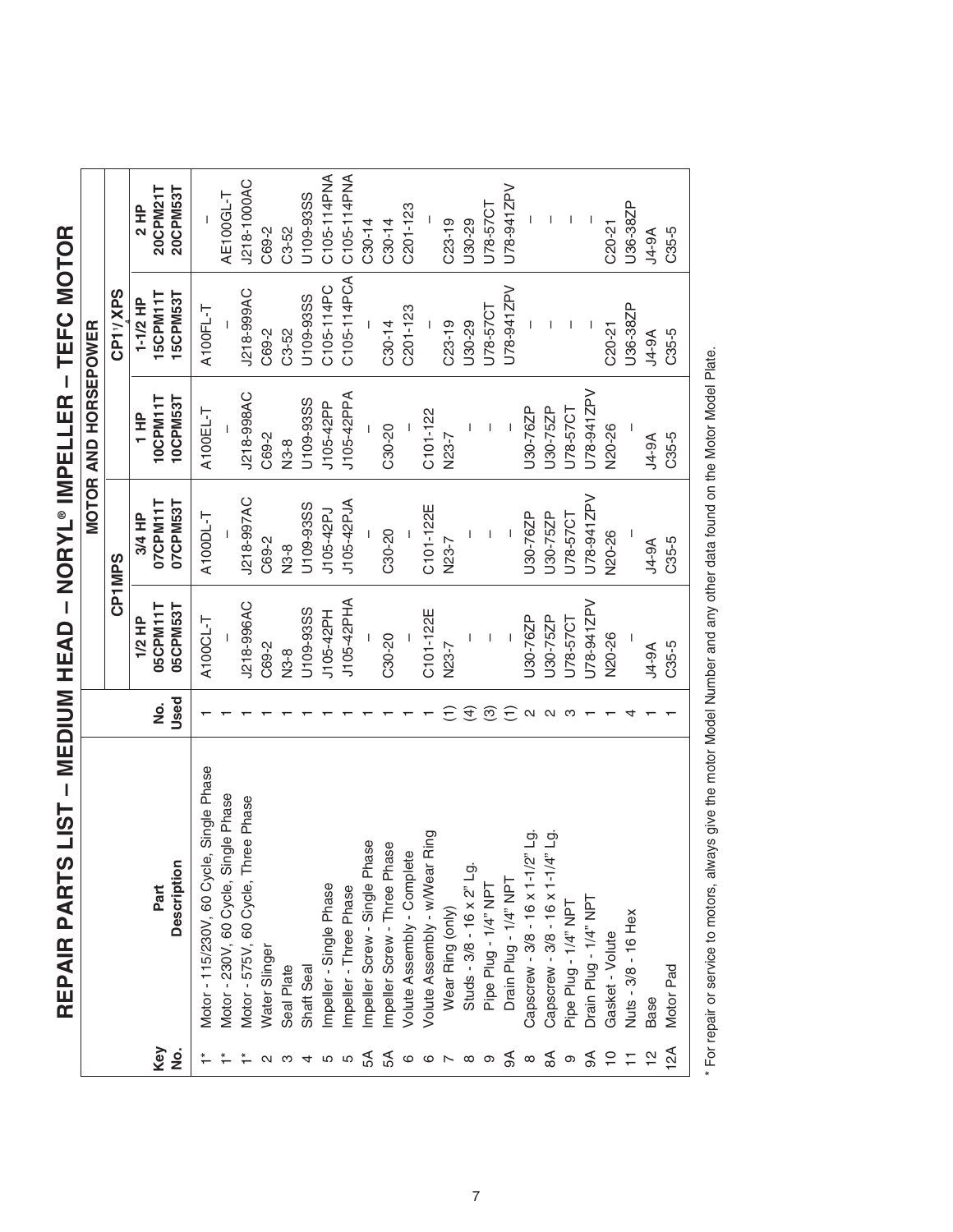| i<br>J<br>ĺ<br>I      |
|-----------------------|
|                       |
| l<br>I                |
| Í<br>i<br>֚֚֡֡        |
|                       |
| I<br> <br> <br>       |
| l<br> <br> <br>       |
| -<br>-<br>-<br>-<br>í |

|                |                                          |                 |             |               |               | <b>MOTOR AND HORSEPOWER</b> |              |             |
|----------------|------------------------------------------|-----------------|-------------|---------------|---------------|-----------------------------|--------------|-------------|
|                |                                          |                 |             | CB1MPS        |               | CB11/XPS                    |              | CB11/XPS    |
|                |                                          |                 | 1/2 HP      | 3/4 HP        | $\frac{P}{1}$ | $1-1/2$ HP                  | 2 HP         | 2-1/2 HP    |
| Key            | Part                                     | ġ               | 05CBM11T    | 07CBM11T      | 10CBM11T      | 15CBM11T                    |              |             |
| ġ              | Description                              | Used            | 05CBM53T    | 07CBM53T      | 10CBM53T      | <b>15CBM53T</b>             | 20CBM53T     | 25CBM53T    |
|                | Motor - 115/230V, 60 Cycle, Single Phase |                 | A100CL-T    | A100DL-T      | A100EL-T      | A100FL-T                    |              |             |
|                | Motor - 575V, 60 Cycle, Three Phase      |                 | J218-996AC  | J218-997AC    | J218-998AC    | J218-999AC                  | J218-1000AC  | J218-1001AC |
|                | Water Slinger                            |                 | 17351-0009  | 17351-0009    | 17351-0009    | 17351-0009                  | 17351-0009   | 17351-0009  |
|                | Seal Plate                               |                 | N3-8        | N3-8          | N3-8          | C3-52                       | C3-52        | C3-52       |
|                | Shaft Seal                               |                 | U109-6A     | U109-6A       | U109-6A       | U109-6A                     | U109-6A      | U109-6A     |
| 5              | Impeller - Single Phase                  |                 | J105-42CA   | J105-42BA     | J105-42HA     | C105-79                     | C105-73A     | C105-80BA   |
|                | Impeller - Three Phase                   |                 | J105-42CA   | J105-42BA     | J105-42HA     | $C105-79$                   | C105-73A     | C105-80BA   |
| R              | Impeller Screw - Single Phase            |                 |             |               |               |                             | $C30-14$     | $C30-12$    |
| ЗÁ             | Impeller Screw - Three Phase             |                 | C30-20      | C30-20        | C30-20        | $C30-14$                    | $C30 - 14$   | $C30 - 12$  |
| $\circ$        | <b>Volute Assembly - Complete</b>        |                 |             |               |               | $C201 - 123$                | C201-123     | C201-123B   |
| $\circ$        | Volute Assembly - w/Wear Ring            |                 | C101-122E   | C101-122E     | C101-122      |                             |              |             |
|                | Wear Ring (only)                         | $\widehat{\Xi}$ | N23-27      | N23-27        | V23-27        | $C23-19$                    | $C23-19$     | $C23-19$    |
| $\infty$       | Studs - $3/8$ - 16 x $2"$ Lg.            | $\widehat{f}$   |             |               |               | J30-29                      | U30-29       | U30-29      |
| တ              | Pipe Plug - 1/4" NPT                     | <u>ල</u>        |             |               |               | J78-57CT                    | U78-57CT     | U78-57CT    |
| $\mathfrak{F}$ | Drain Plug - 1/4" NPT                    | $\widehat{\Xi}$ |             |               |               | U78-941ZPV                  | U78-941ZPV   | U78-941ZPV  |
| $\infty$       | Capscrew - 3/8 - 16 x 1-1/2" Lg.         | $\sim$          | J30-76ZP    | J30-76ZP      | J30-76ZP      |                             |              |             |
| $\mathbb{S}$   | Capscrew - 3/8 - 16 x 1-1/4" Lg.         | N               | U30-75ZP    | U30-75ZP      | J30-75ZP      |                             |              |             |
| ၜ              | Pipe Plug - 1/4" NPT                     |                 | U78-57CT    | J78-57CT      | J78-57CT      |                             |              |             |
| $\mathbb S$    | Drain Plug - 1/4" NPT                    |                 | U78-941ZPV  | U78-941ZPV    | J78-941ZPV    |                             |              |             |
| $\overline{C}$ | Gasket - Volute                          |                 | N20-26      | <b>N20-26</b> | <b>V20-26</b> | $C20-21$                    | $C20-21$     | $C20-21$    |
|                | Nuts - 3/8 - 16 Hex                      |                 |             |               |               | U36-38ZP                    | U36-38ZP     | U36-38C     |
|                | Base                                     |                 | <b>A-9A</b> | <b>A-9A</b>   | <b>J4-9A</b>  | $A-9A$                      | <b>J4-9A</b> | $A-9A$      |
| $\mathbb{A}$   | Motor Pad                                |                 | C35-5       | C35-5         | C35-5         | C35-5                       | C35-5        | C35-5       |
|                |                                          |                 |             |               |               |                             |              |             |

\* For repair or service to motors, always give the motor Model Number and any other data found on the Motor Model Plate. For repair or service to motors, always give the motor Model Number and any other data found on the Motor Model Plate.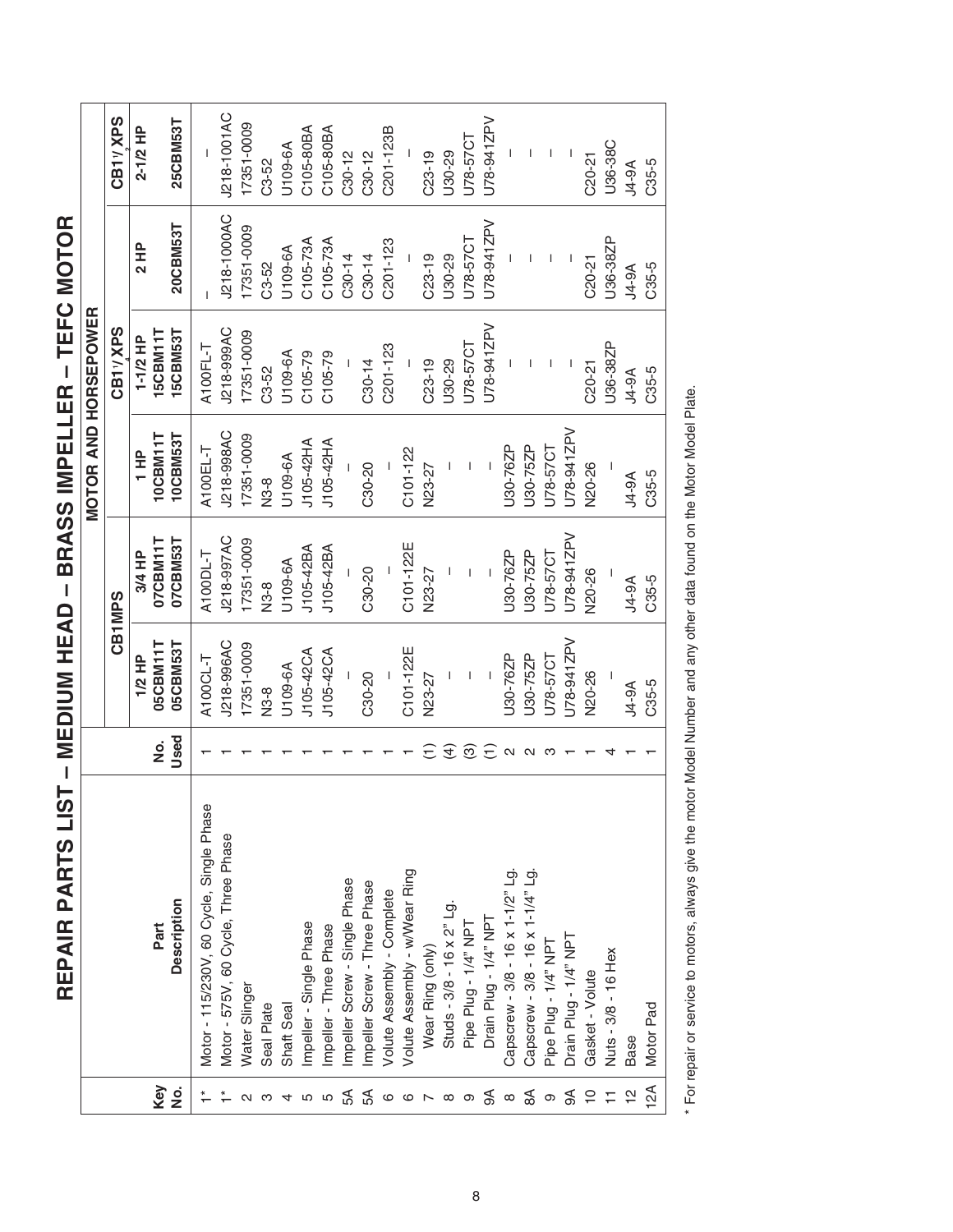| I                       |
|-------------------------|
| I                       |
| <br> -<br> -            |
| $\ddot{\phantom{a}}$    |
|                         |
|                         |
| I                       |
|                         |
| Ì                       |
| -<br> <br>              |
| $\frac{1}{1}$<br>ĺ<br>j |

|                         |                                          |                    |             |             | <b>MOTOR AND HORSEPOWER</b> |              |                      |                       |
|-------------------------|------------------------------------------|--------------------|-------------|-------------|-----------------------------|--------------|----------------------|-----------------------|
|                         |                                          |                    |             |             | <b>CP1XPHS</b>              |              | CP1VTPHS             | CP1 <sub>V</sub> TPHS |
|                         |                                          |                    | 1/2 HP      | 3/4 HP      | $\frac{P}{T}$               | $1-1/2$ HP   | 2 HP                 | 2-1/2 HP              |
|                         |                                          |                    | 05CPH11T    | 07CPH11T    | 10CPH11T                    | 15CPH11T     | 20CPH211             | 25CPH21T              |
| Key<br><u>ة</u>         | Description<br>Part                      | Used<br>ġ          | 05CPH53T    | 07CPH53T    | 10CPH53T                    | 15CPH53T     | 20CPH53T<br>20CPH331 | 25CPH33T<br>25CPH53T  |
|                         | Motor - 115/230V, 60 Cycle, Single Phase |                    | A100CL-T    | A100DL-T    | A100EL-T                    | A100FL-T     |                      |                       |
|                         | Motor - 230V, 60 Cycle, Single Phase     |                    |             |             |                             |              | AE100GL-T            | AE100G5L-T            |
|                         | Motor - 230/460V, 60 Cycle, Three Phase  |                    |             |             |                             |              | AP100GL-T            | AP100G5L-T            |
|                         | Motor - 575V, 60 Cycle, Three Phase      |                    | J218-996AC  | J218-997AC  | J218-998AC                  | J218-999AC   | J218-1000AC          | J218-1001AC           |
|                         | Water Slinger                            |                    | 17351-0009  | 17351-0009  | 17351-0009                  | 17351-0009   | 17351-0009           | 17351-0009            |
| S                       | Seal Plate                               |                    | C3-1042P    | C3-1042P    | C3-1042P                    | C3-1042P     | $C3 - 181$           | $C3 - 181$            |
| 4                       | Shaft Seal                               |                    | U109-6A     | U109-6A     | U109-6A                     | U109-6A      | U109-93SS            | U109-93SS             |
| 5                       | Impeller - Single Phase                  |                    | C105-92PN   | C105-92PM   | C105-92PL                   | C105-92PB    | C105-214PCA          | C105-214PA            |
| 5                       | Impeller - Three Phase                   |                    | C105-92PNA  | C105-92PMA  | C105-92PLA                  | C105-92PBA   | C105-214PCA          | C105-214PA            |
| ЪЯ                      | Impeller Screw - Single Phase            |                    |             |             |                             |              | $C30-14$             | $C30-14$              |
|                         | Impeller Screw - Three Phase             |                    | $C30-12$    | $C30 - 12$  | $C30-12$                    | $C30-12$     | $C30-14$             | $C30-14$              |
|                         | Volute Assembly - Complete               |                    | C101-281E   | C101-281E   | C101-281E                   | C101-281E    | C101-264E            | C101-264E             |
| $5^\circ \circ 7^\circ$ | Wear Ring (only)                         | Ξ                  | C23-27      | $C23 - 27$  | C23-27                      | C23-27       | $C23-19$             | $C23-19$              |
|                         | Capscrew - 3/8 - 16 x 1" **              | $\mathbf{\Omega}$  |             |             |                             |              | U30-74ZP             | U30-74ZP              |
| $\mathbb{S}$            | Capscrew - 3/8 - 16 x 1-1/4" **          | $\mathbf{C}$       | U30-75ZP    | U30-75ZP    | U30-75ZP                    | U30-104ZP    | U30-75ZP             | U30-75ZP              |
| $\infty$ $\infty$       | Capscrew - 3/8 - 16 x 1-1/2"             | $\mathbf{\Omega}$  | U30-76ZP    | U30-76ZP    | U30-76ZP                    | U30-104ZP    |                      |                       |
|                         | Pipe Plug - 1/4" NPT                     | $\widehat{\infty}$ | U78-57CT    | U78-57CT    | J78-57CT                    | U78-57CT     | U78-57CT             | U78-57CT              |
| ₹                       | Drain Plug - 1/4" NPT                    | Ξ                  | U78-941ZPV  | U78-941ZPV  | U78-941ZPV                  | U78-941ZPV   | U78-941ZPV           | U78-941ZPV            |
| $\frac{1}{2}$           | Gasket - Volute                          |                    | $C20 - 121$ | $C20 - 121$ | $C20 - 121$                 | $C20 - 121$  | $C20 - 122$          | $C20 - 122$           |
|                         | Base                                     |                    | $4-9A$      | <b>A-9A</b> | <b>J4-9A</b>                | <b>J4-9A</b> | $4-9A$               | <b>J4-9A</b>          |
| 12A                     | Motor Pad                                |                    | C35-5       | C35-5       | C35-5                       | C35-5        | C35-5                | C35-5                 |

\* For repair or service to motors, always give the motor Model Number and any other data found on the Motor Model Plate.<br>\*\* Models 20CPH21T, 20CPH33T, 25CPH21T, 25CPH33T and 25CPH53T use (4) U30-104ZP Socket Head Capscrews For repair or service to motors, always give the motor Model Number and any other data found on the Motor Model Plate.

\*\* Models 20CPH21T, 20CPH33T, 25CPH21T, 25CPH33T and 25CPH53T use (4) U30-104ZP Socket Head Capscrews.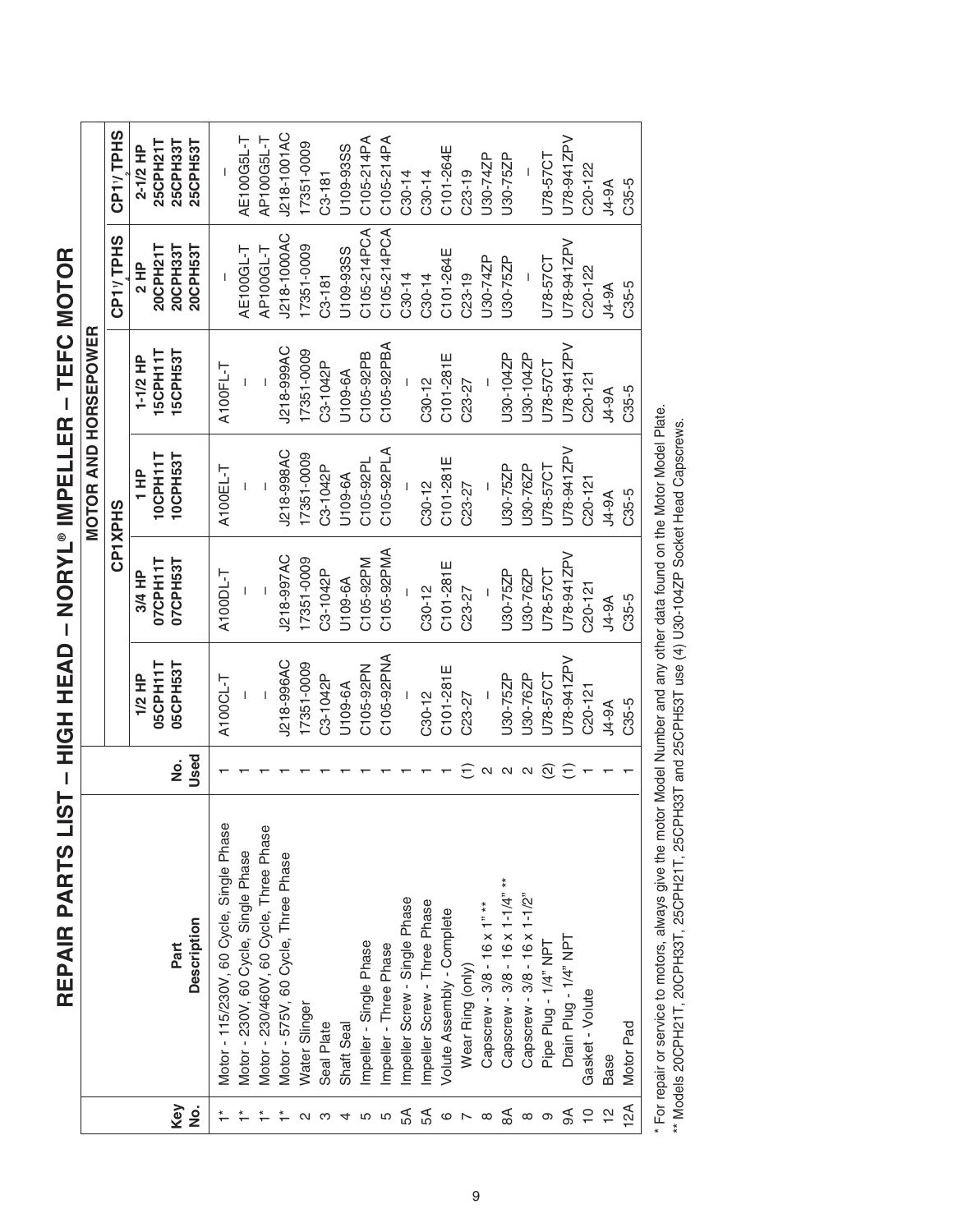REPAIR PARTS LIST - HIGH HEAD - BRASS IMPELLER - TEFC MOTOR **REPAIR PARTS LIST – HIGH HEAD – BRASS IMPELLER – TEFC MOTOR**

|                                                       |                                          |                   |             |              |                                                                                                                                                                                                                                                                                                                                                                                  | <b>MOTOR AND HORSEPOWER</b> |                       |                      |
|-------------------------------------------------------|------------------------------------------|-------------------|-------------|--------------|----------------------------------------------------------------------------------------------------------------------------------------------------------------------------------------------------------------------------------------------------------------------------------------------------------------------------------------------------------------------------------|-----------------------------|-----------------------|----------------------|
|                                                       |                                          |                   |             | CB1XPHS      |                                                                                                                                                                                                                                                                                                                                                                                  |                             | CB1 <sub>V</sub> TPHS | CB1VTPHS             |
|                                                       |                                          |                   | 1/2 HP      | 3/4 HP       | $\frac{1}{1}$                                                                                                                                                                                                                                                                                                                                                                    | $1-1/2$ HP                  | 2 HP                  | 2-1/2 HP             |
|                                                       |                                          |                   | 05CBH11T    | 07CBH11T     | 10CBH11                                                                                                                                                                                                                                                                                                                                                                          | 5CBH111                     | 20CBH21T              | 25CBH21T             |
| Key                                                   | Part                                     | ġ                 | 05CBH53T    | 07CBH53T     | 10CBH53T                                                                                                                                                                                                                                                                                                                                                                         | 15CBH53T                    | 20CBH33T              | 25CBH33T             |
| <u>ہ</u><br>2                                         | Description                              | Used              |             |              |                                                                                                                                                                                                                                                                                                                                                                                  |                             | 20CBH53T              | 25CBH53T             |
|                                                       | Motor - 115/230V, 60 Cycle, Single Phase |                   | A100CL-T    | A100DL-T     | A100EL-T                                                                                                                                                                                                                                                                                                                                                                         | A100FL-T                    |                       |                      |
|                                                       | Motor - 230V, 60 Cycle, Single Phase     |                   |             |              |                                                                                                                                                                                                                                                                                                                                                                                  |                             | AE100GL-T             | AE100G5L-T           |
| $\stackrel{*}{\leftarrow}$ $\stackrel{*}{\leftarrow}$ | Motor - 230/460V, 60 Cycle, Three Phase  |                   | $\sf I$     |              | $\begin{array}{c} \rule{0pt}{2.5ex} \rule{0pt}{2.5ex} \rule{0pt}{2.5ex} \rule{0pt}{2.5ex} \rule{0pt}{2.5ex} \rule{0pt}{2.5ex} \rule{0pt}{2.5ex} \rule{0pt}{2.5ex} \rule{0pt}{2.5ex} \rule{0pt}{2.5ex} \rule{0pt}{2.5ex} \rule{0pt}{2.5ex} \rule{0pt}{2.5ex} \rule{0pt}{2.5ex} \rule{0pt}{2.5ex} \rule{0pt}{2.5ex} \rule{0pt}{2.5ex} \rule{0pt}{2.5ex} \rule{0pt}{2.5ex} \rule{0$ |                             | AP100GL-T             | AP100G5L-T           |
|                                                       | Motor - 575V, 60 Cycle, Three Phase      |                   | J218-996AC  | J218-997AC   | J218-998AC                                                                                                                                                                                                                                                                                                                                                                       | J218-999AC                  | J218-1000AC           | J218-1001AC          |
|                                                       | Water Slinger                            |                   | 17351-0009  | 17351-0009   | 17351-0009                                                                                                                                                                                                                                                                                                                                                                       | 17351-0009                  | 17351-0009            | 17351-0009           |
|                                                       | Seal Plate                               |                   | C3-1042P    | C3-1042P     | C3-1042P                                                                                                                                                                                                                                                                                                                                                                         | C3-1042P                    | $C3 - 181$            | $C3 - 181$           |
| <b>わるは55mmのそるのめるのか</b>                                | Shaft Seal                               |                   | U109-6A     | U109-6A      | U109-6A                                                                                                                                                                                                                                                                                                                                                                          | U109-6A                     | U109-6A               | U109-6A              |
|                                                       | Impeller - Single Phase                  |                   | C5-256BA    | C105-94B     | C5-254B                                                                                                                                                                                                                                                                                                                                                                          | C5-254BB                    | C5-257BB              | C5-257B              |
|                                                       | Impeller - Three Phase                   |                   | C5-256BA    | C105-256BAA  | C5-254BA                                                                                                                                                                                                                                                                                                                                                                         | C5-254BC                    | C5-257BB              | C5-257B              |
|                                                       | mpeller Screw - Single Phase             |                   |             |              |                                                                                                                                                                                                                                                                                                                                                                                  |                             | $C30-14$              | $C30-14$             |
|                                                       | Impeller Screw - Three Phase             |                   | $C30-12$    | $C30 - 12$   | $C30-12$                                                                                                                                                                                                                                                                                                                                                                         | $C30 - 12$                  | $C30-14$              | $C30-14$             |
|                                                       | Volute Assembly - Complete               |                   | C101-281E   | C101-281E    | C101-281E                                                                                                                                                                                                                                                                                                                                                                        | C101-281E                   | C101-264E             | C101-264EB           |
|                                                       | Wear Ring (only)                         | Ξ                 | C23-27      | C23-27       | C23-27                                                                                                                                                                                                                                                                                                                                                                           | C23-27                      | $C23-19$              | $C23-19$             |
|                                                       | Capscrew - 3/8 - 16 x 1" **              | $\mathbf{\Omega}$ |             |              |                                                                                                                                                                                                                                                                                                                                                                                  |                             | U30-74ZP              | U30-74ZP             |
|                                                       | Capscrew - 3/8 - 16 x 1-1/4" **          | $\mathbf{\Omega}$ | J30-75ZP    | U30-75ZP     | U30-75ZP                                                                                                                                                                                                                                                                                                                                                                         | U30-104ZP                   | U30-75ZP              | U30-75ZP             |
|                                                       | Capscrew - 3/8 - 16 x 1-1/2"             | $\mathbf{\Omega}$ | J30-76ZP    | U30-76ZP     | U30-76ZP                                                                                                                                                                                                                                                                                                                                                                         | U30-104ZP                   | U30-76ZP              | U30-76ZP             |
|                                                       | Pipe Plug - 1/4" NPT                     | ම                 | U78-57CT    | U78-57CT     | U78-57CT                                                                                                                                                                                                                                                                                                                                                                         | U78-57CT                    | U78-57CT              | U78-57CT             |
|                                                       | Drain Plug - 1/4" NPT                    | Ξ                 | U78-941ZPV  | U78-941ZPV   | U78-941ZPV                                                                                                                                                                                                                                                                                                                                                                       | U78-941ZPV                  | U78-941ZPV            | U78-941ZPV           |
| 12                                                    | Gasket - Volute                          |                   | $C20 - 121$ | $C20 - 121$  | $C20 - 121$                                                                                                                                                                                                                                                                                                                                                                      | $C20 - 121$                 | $C20 - 122$           | C <sub>20</sub> -122 |
|                                                       | Base                                     |                   | $A-9A$      | <b>J4-9A</b> | $A-9A$                                                                                                                                                                                                                                                                                                                                                                           | $A-9A$                      | <b>A-9A</b>           | <b>A-9A</b>          |
| 12A                                                   | Motor Pad                                |                   | C35-5       | C35-5        | C35-5                                                                                                                                                                                                                                                                                                                                                                            | C35-5                       | C35-5                 | C35-5                |

For repair or service to motors, always give the motor Model Number and any other data found on the Motor Model Plate.

\* For repair or service to motors, always give the motor Model Number and any other data found on the Motor Model Plate.<br>\*\* Models 20CBH21T, 20CBH33T, 25CBH21T, 25CBH33T and 25CBH53T use (4) U30-104ZP Socket Head Capscrews \*\* Models 20CBH21T, 20CBH33T, 25CBH21T, 25CBH33T and 25CBH53T use (4) U30-104ZP Socket Head Capscrews.

† Included in Seal and Gasket Kit.